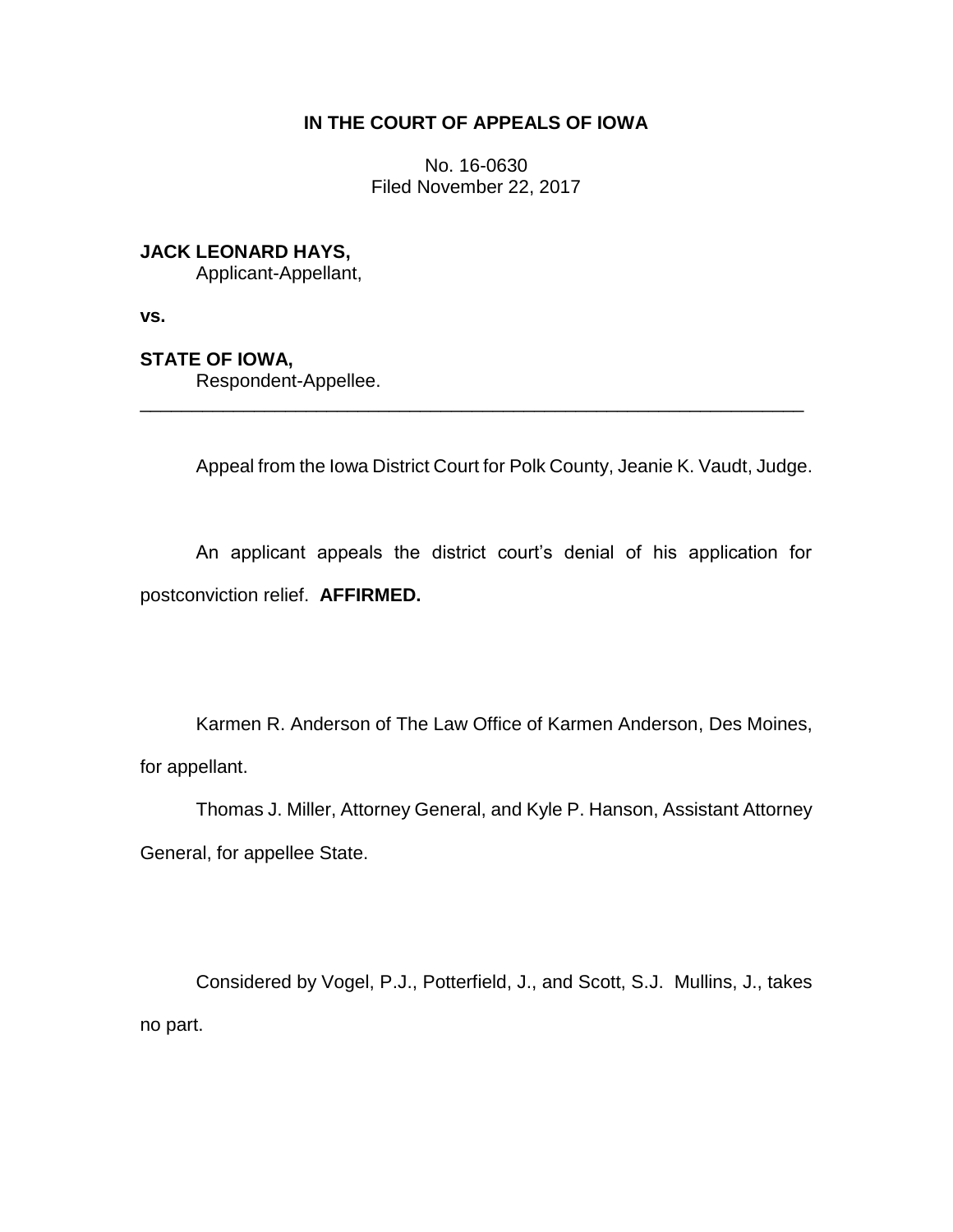## **PER CURIAM.**

Jack Hays appeals the district court's denial of his application for postconviction relief (PCR). He asserts the district court judge should have recused herself from hearing his postconviction matter because she worked for the attorney general's office at the time his direct appeal was pending. He also asserts his PCR counsel provided ineffective assistance by failing to be prepared for the PCR trial, resulting in structural error.

#### **I. Background Facts and Proceedings.**

Hays was convicted of three counts of second-degree sexual abuse and one count of first-degree burglary. *See State v. Hays*, No. 11-0669, 2012 WL 4513885, at \*1 (Iowa Ct. App. Oct. 3, 2012). The facts of the underlying criminal case are not pertinent to this PCR appeal and need not be repeated here. *See id*. at \*1–4. In July 2013, Hays filed a PCR application raising a number of constitutional claims. He also filed motions to recuse the PCR judge in light of the judge's employment with the attorney general's office at the time Hays's direct appeal was pending. The court denied the recusal motions. The matter proceeded to trial on December 21, 2015, and the PCR court issued a decision denying the application on March 22, 2016. Hays filed a posttrial motion to amend and enlarge, which was denied by the PCR court. Hays now appeals.

#### **II. Scope and Standard of Review.**

Our review of the district court's denial of a recusal motion is for an abuse of discretion. *State v. Millsap*, 704 N.W.2d 426, 432 (Iowa 2005). "The court abuses its discretion when its decision is based on untenable grounds or it has acted unreasonably. 'A ground or reason is untenable when it is not supported by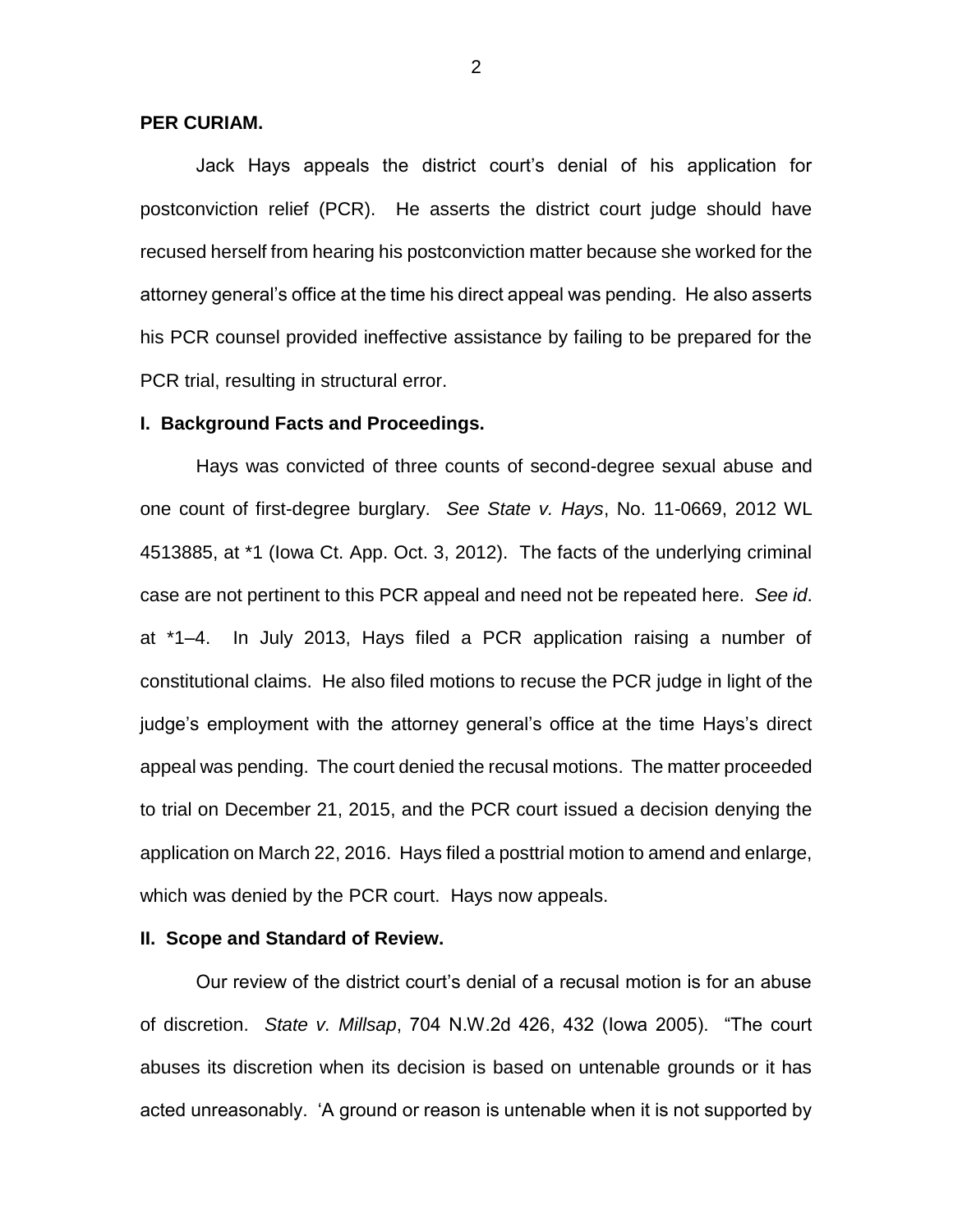substantial evidence or when it is based on an erroneous application of the law.'" *Id*. (citations omitted).

Our review of a claim of ineffective assistance of postconviction counsel is de novo. *Lado v. State*, 804 N.W.2d 248, 250 (Iowa 2011).

#### **III. Recusal.**

Hays asserts the PCR court should have granted his motion for recusal because the judge was an attorney with the attorney general's office at the time his direct appeal was pending and, as such, had privity with the attorneys representing the State against him. $1$  In denying the motion, the district court stated it found "no basis" for recusal and concluded it could "be fair and impartial in making the ultimate determination in this case."

"[W]hen a judge does not recuse himself, the burden is on the party seeking recusal to prove that he should have." *Taylor v. State*, 632 N.W.2d 891, 894 (Iowa 2001). "[S]peculation is not sufficient, and '[t]here is as much obligation for a judge not to recuse when there is no occasion for him to do so as there is for him to do so when there is.'" *State v. Mann*, 512 N.W.2d 528, 532 (Iowa 1994) (second alteration in original) (citation omitted).

The Iowa Code of Judicial Conduct provides:

. . . .

 $\overline{a}$ 

(A) A judge shall disqualify himself or herself in any proceeding in which the judge's impartiality might reasonably be questioned, including but not limited to the following circumstances:

 $1$  On appeal, Hays asserts Judge Vaudt was employed in the criminal appeals division of the attorney general's office. We note there was no evidence offered at the hearing on this motion that Judge Vaudt was previously employed in the criminal appeals division of the attorney general's office. At most, Hays's motion for recusal alleged Judge Vaudt "worked on the second floor, wherein the criminal appeals are handled" and "was working the Assistant Attorney General's Office while the applicant had filed numerous appeals that were contested by that office."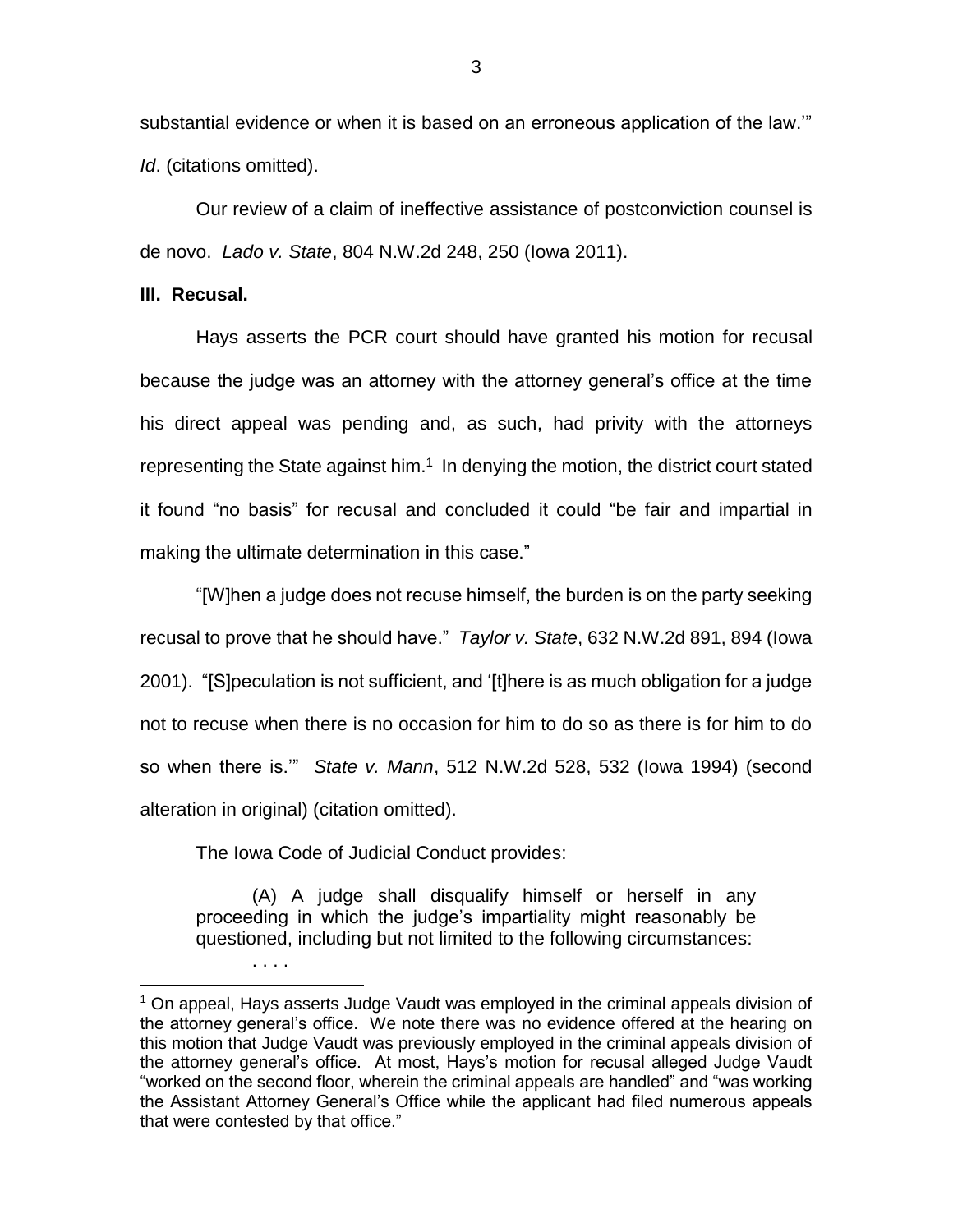(6) The judge:

. . . .

(b) served in governmental employment and in such capacity participated personally and substantially as a lawyer or public official concerning the proceeding, or has publically expressed in such capacity an opinion concerning the merits of the particular matter in controversy.

Iowa Code of Judicial Conduct 51:2.11. To the extent Hays asserts Judge Vaudt should have disqualified herself based on her work for the attorney general's office, such disqualification is warranted only if she "personally and substantially" worked on Hays's criminal appeal. Hays offered no evidence Judge Vaudt worked on his criminal appeal, but he asserts on appeal he would not have had access to this proof. However, such evidence could have included any public court documents filed in the appeal signed by Judge Vaudt. Due to the lack of evidence Judge Vaudt personally and substantially worked on Hays's criminal appeal while she was employed with the attorney general's office, we conclude the district court did not abuse its discretion in denying Hays's motion for recusal.

## **IV. PCR Ineffective Assistance.**

Hays also asserts his PCR counsel provided ineffective assistance because counsel was not "adequately prepared." In support, Hays points to counsel's statements at a pretrial hearing where counsel stated he had been "brought into this, you know, quite late into the game." Hays claims this statement indicates PCR counsel "had not had sufficient time to prepare for trial." Hays claims "counsel inability to convince the court that he should be granted a continuance" shows counsel's ineffectiveness. He asks that we consider this a structural error or assume he was prejudiced by counsel's actions.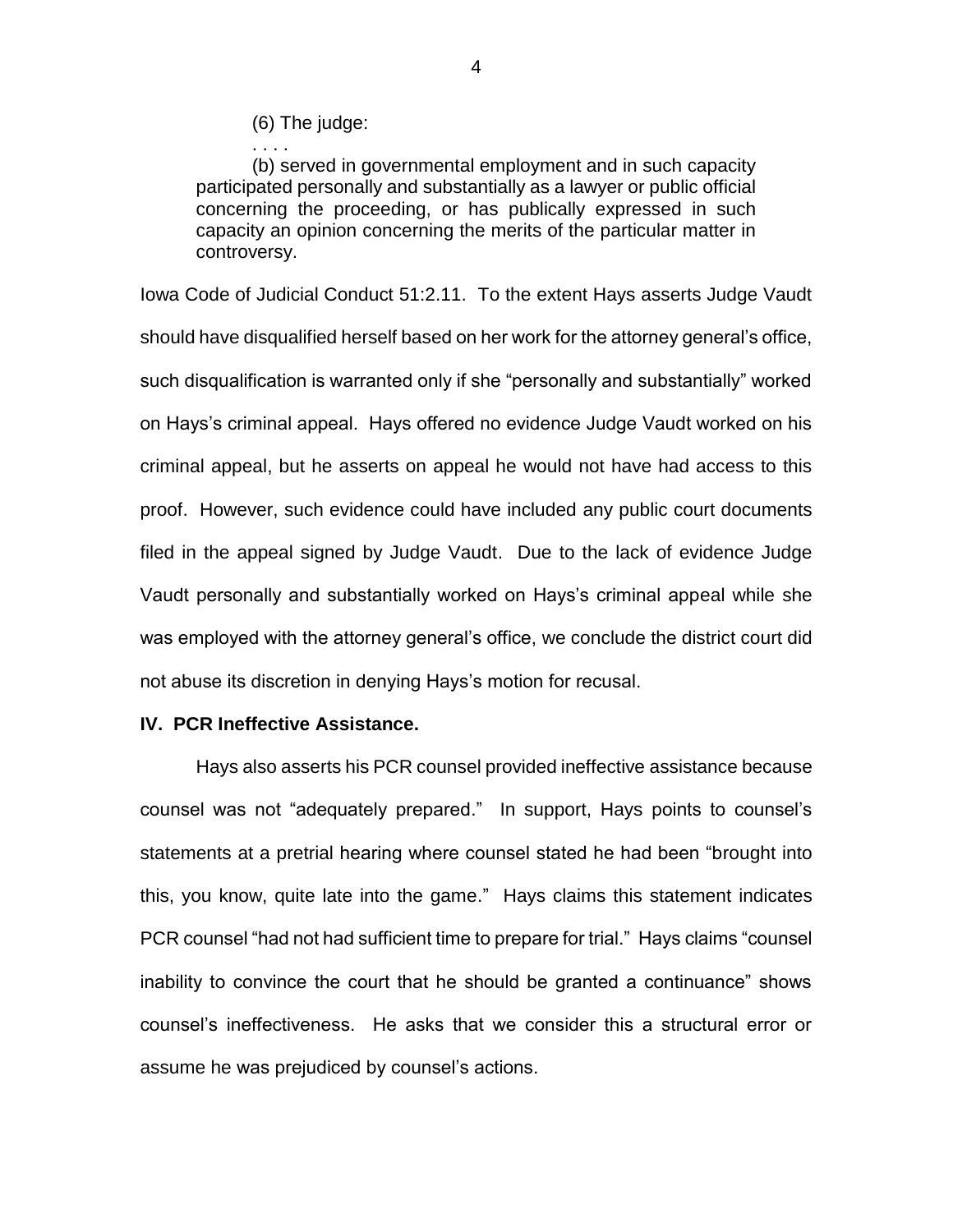To prove this claim of ineffective assistance of counsel, Hays must demonstrate by a preponderance of the evidence that counsel failed to perform an essential duty and he was prejudiced as a result. *See Lado*, 804 N.W.2d at 251. "An attorney breaches an essential duty when 'counsel's representation [falls] below an objective standard of reasonableness.'" *Id.* (alteration in original) (citation omitted). To establish prejudice, Hays must prove "a reasonable probability that, but for counsel's unprofessional errors, the result of the proceeding would have been different." *See id*. (citation omitted). However, no proof of prejudice is needed if counsel's actions or inactions resulted in a structural error—"errors 'affecting the framework within which the trial proceeds.'" *Id*. at 252 (citation omitted). Such structural errors include:

(1) [when] counsel is completely denied, actually or constructively, at a crucial stage of the proceeding; (2) where counsel does not place the prosecution's case against meaningful adversarial testing; or (3) where surrounding circumstances justify a presumption of ineffectiveness, such as where counsel has an actual conflict of interest in jointly representing multiple defendants.

*Id*.

Based on our review of the record, we conclude Hays has failed to prove PCR counsel was ineffective. The statement Hays references in his brief in support of his assertion counsel was not prepared for trial was made by PCR counsel to the court two months before trial as part of an explanation as to why the PCR application had been recently amended and why counsel had filed a clarification of Hays's pro se claims. It was not made by PCR counsel in a request for a continuance to convey to the court counsel's unpreparedness. In fact, a review of the PCR docket and of the transcript of the trial reveals no request from